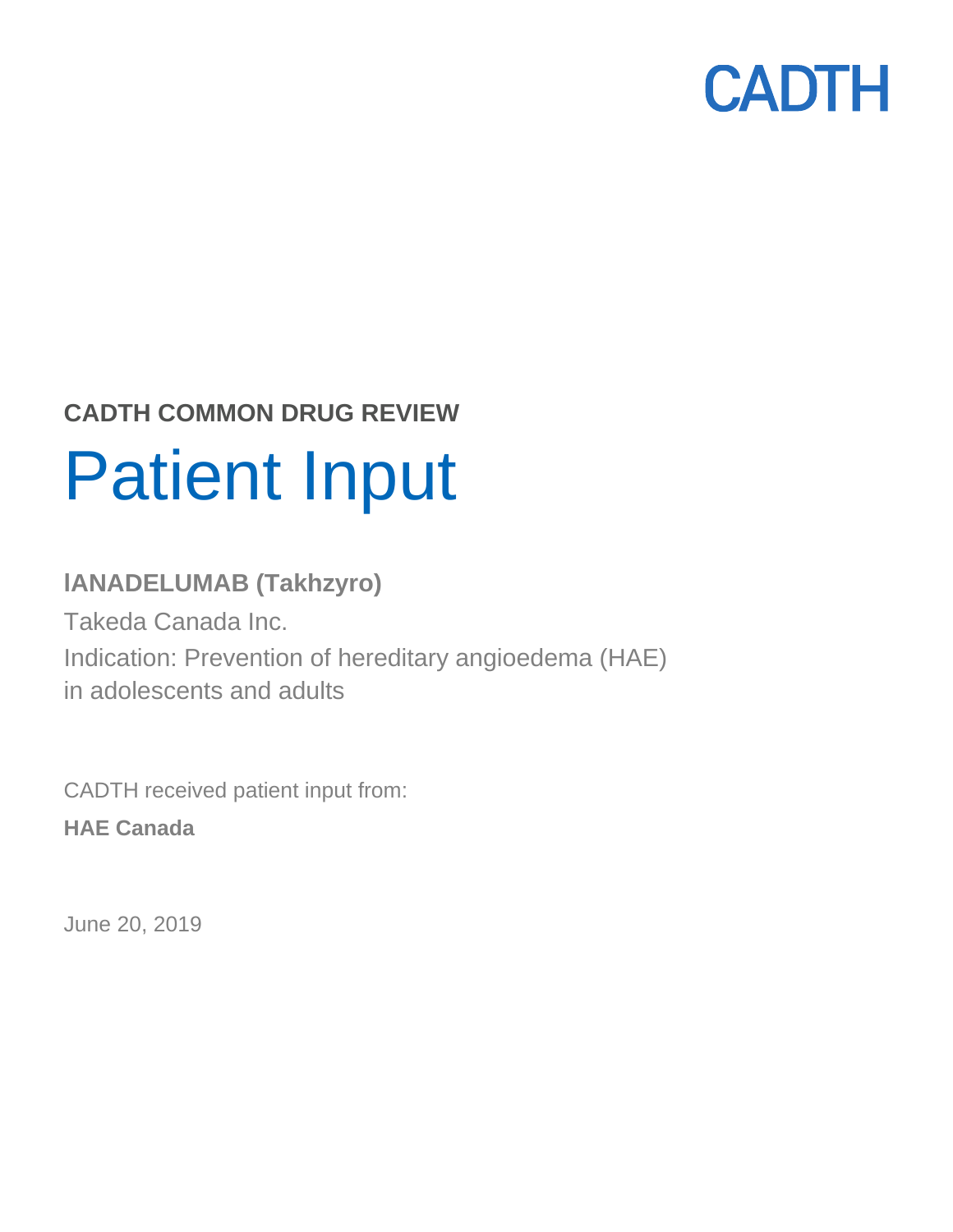**Disclaimer:** The views expressed in each submission are those of the submitting organization or individual; not necessarily the views of CADTH or of other organizations.

CADTH does not edit the content of the submissions.

CADTH does use reasonable care to prevent disclosure of personal information in posted material; however, it is ultimately the submitter's responsibility to ensure no personal information is included in the submission. The name of the submitting patient group and all conflict of interest information are included in the posted patient group submission; however, the name of the author, including the name of an individual patient or caregiver submitting the patient input, are not posted.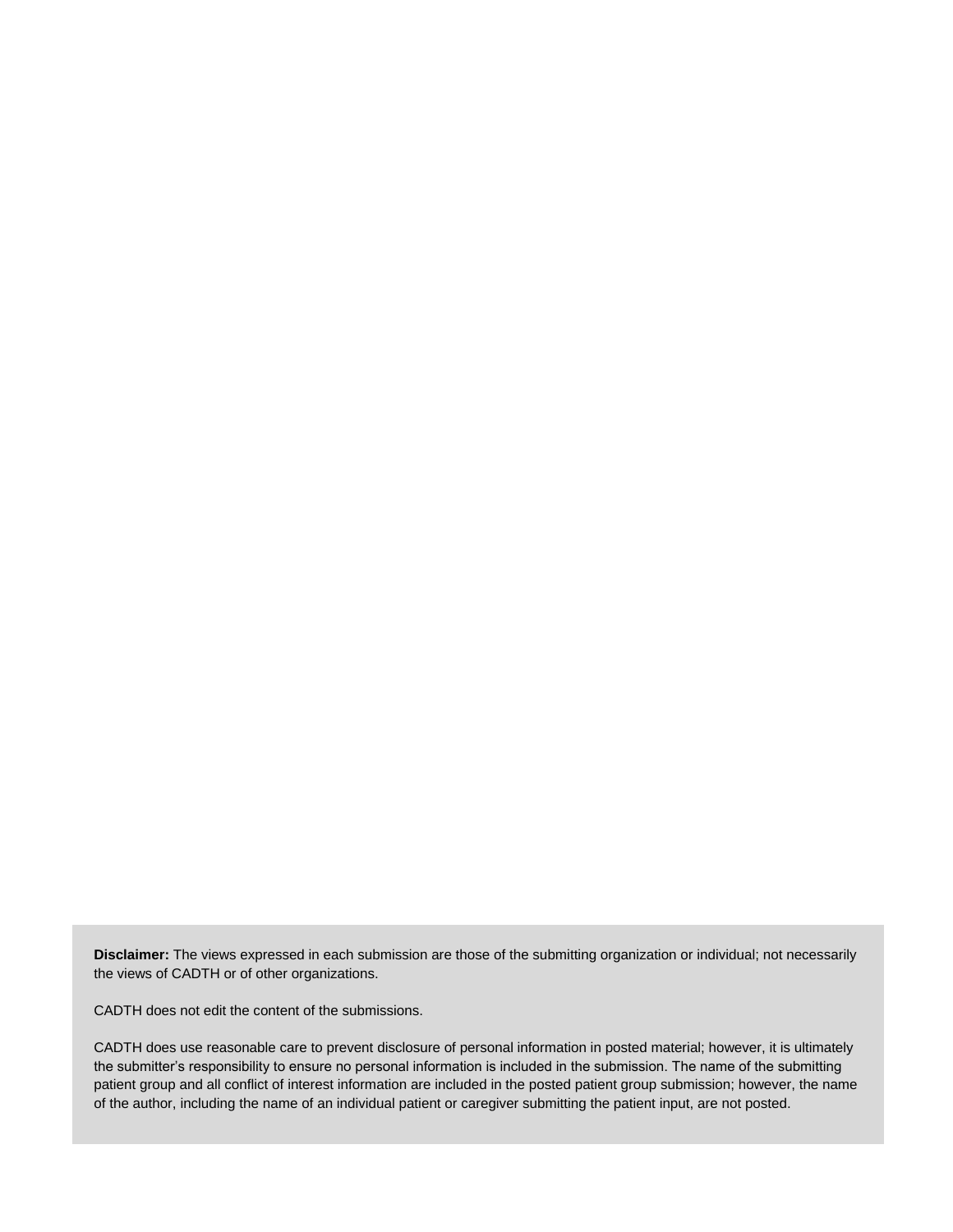## **CADTH**

### **Patient Input Template for CADTH CDR and pCODR Programs**

| Name of the Drug and Indication                           | lanadelumab (Takhzyro) for the prevention of hereditary<br>angioedema (HAE) in adolescents and adults |
|-----------------------------------------------------------|-------------------------------------------------------------------------------------------------------|
| <b>Name of the Patient Group</b>                          | <b>HAE Canada</b>                                                                                     |
| <b>Author of the Submission</b>                           | <b>HAEC Advocacy Committee</b>                                                                        |
| Name of the Primary Contact for<br><b>This Submission</b> |                                                                                                       |
| Email                                                     |                                                                                                       |
| <b>Telephone Number</b>                                   |                                                                                                       |

#### **1. About Your Patient Group**

HAE Canada (www.haecanada.net) is committed to creating awareness about HAE and other related angioedema, to help speed the diagnosis of patients, and to enable them to become champions for their own quality of life. We equip patients, caregivers, family members and health care providers with the information, tools and resources they need to ensure that those with HAE and other related angioedema can live healthy and productive lives.

#### **2. Information Gathering**

HAE Canada conducted an online survey, offered in English and French, of patients and caregivers from June 2, 2019 to June 11, 2019, to assess the challenges patients and caregivers face as a result of hereditary angioedema. We sought also to gain insight into their experience and expectation with therapies used to treat hereditary angioedema, in particular the treatment under review - lanadelumab (Takhzyro).

A total of 73 Type 1 and 2 HAE patients and caregivers responded to the survey. Seventy-three (73) Canadians responded. Sixty-eight (68) (92%) were individuals living with hereditary angioedema, and 6 (8%) were caregivers. The survey contained the use of free-form commentary, scoring options and limited closed questions. A total of 8 survey respondents indicated that they had used (or are using) lanadelumab (Takhzyro) to treat their hereditary angioedema. Follow-up telephone interviews, using an interview guide, were conducted with four (4) patients who are currently using lanadelumab. This report reflects the results of the survey and patient interviews, as well as insights HAE Canada has garnered from more than a decade of experience in patient support and advocacy related to hereditary angioedema, and previously gathered data from our membership which is outlined in our National Report Card.

#### **3. Disease Experience**

Hereditary angioedema (HAE) is a severely debilitating and life-threatening disease. It manifests as unpredictable, recurrent/intermittent edema attacks in different parts of the body including the gastrointestinal tract, upper respiratory tract, extremities and face. Gastrointestinal (GI) attacks are common in HAE, with severe abdominal pain and other GI symptoms. Untreated laryngeal attacks may result in asphyxiation and death. Swelling in other body parts can also significantly interfere with patients' daily pursuits, resulting in severely impaired quality of life.

Patients may still be affected by HAE even after the physical symptoms of an attack abate. For many, the expectation of HAE attacks imposes harsh limits on activities and plans. Due to the unpredictable nature of the disease, many patients experience high levels of distress and anxiety in everyday life, often attributed to: restricted or disrupted social life, anxiety due to fear of future attacks, the concern of HAE being passed to their children, and disruption/interference in educational and career pursuits.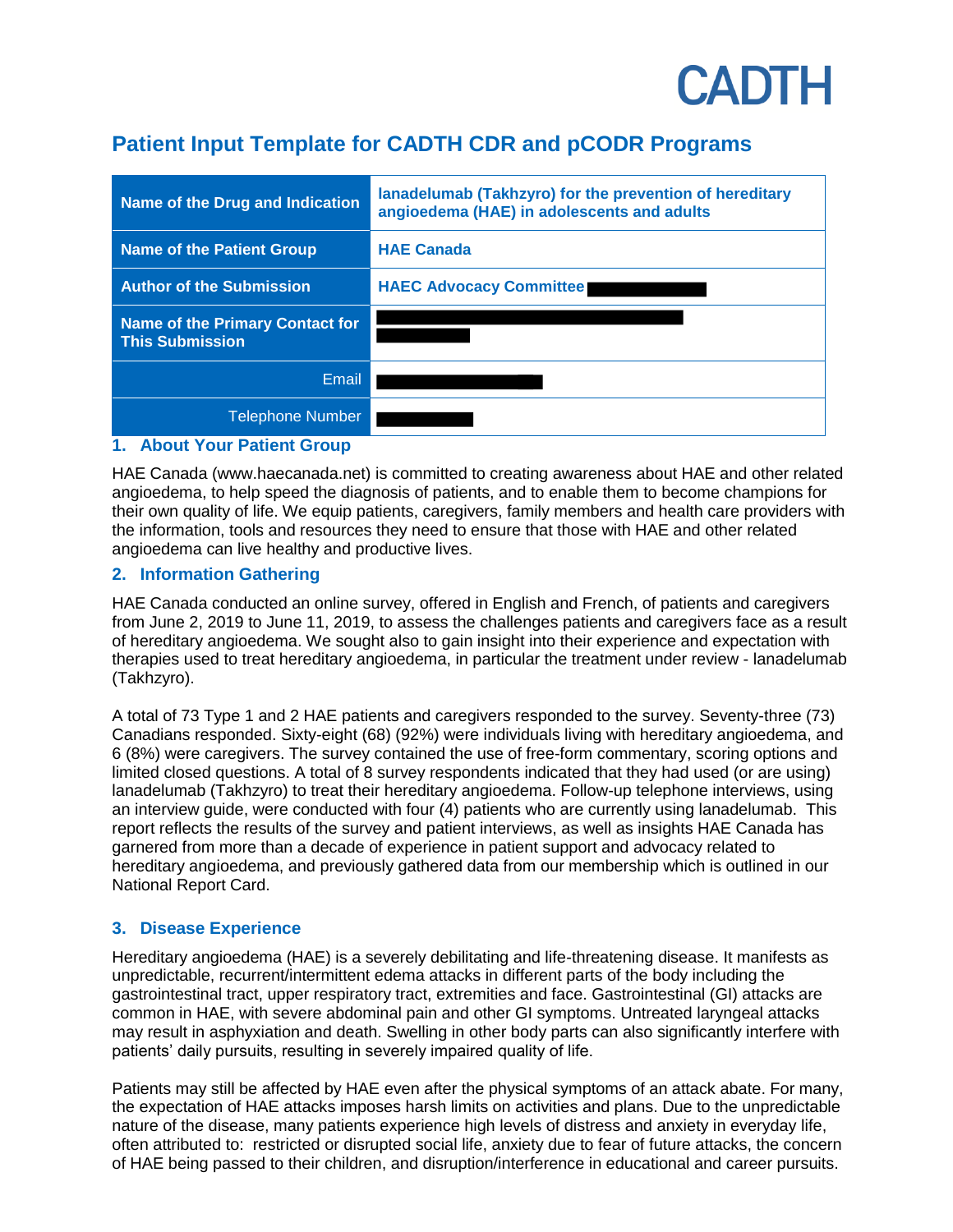Many patients report that they do not pursue higher education due to HAE, and that they deliberately elect to not seek out certain jobs, and job advancements, due to expected recurrent edema attacks.

In our recent survey, we asked patients and caregivers:

| How frequently do you (or the person you |  |
|------------------------------------------|--|
| care for) experience attacks?            |  |

| <b>Answer Choices</b>       | <b>Responses</b><br>$(N=68)$ |
|-----------------------------|------------------------------|
| Never/rarely                | $10.3\%$ (n=7)               |
| 1 or 2 times per year       | $8.8\%$ (n=6)                |
| 3 to 5 times per year       | $10.3\%$ (n=7)               |
| 6 to 11 times per year      | 20.6%<br>$(n=14)$            |
| More than once per<br>month | 29.4%<br>$(n=20)$            |
| More than once per<br>week  | 16.2%<br>$(n=11)$            |
| Unsure                      | $4.4\%$ (n=3)                |

*On what part of the body have you experienced attacks? (check all that apply)*

| <b>Answer Choices</b>                        | Answered (n=67) |
|----------------------------------------------|-----------------|
| <b>Gastrointestinal System</b>               | 89.6% (n=60)    |
| Extremities (limbs, hands,<br>feet)          | 82.1% (n=55)    |
| Face (facial swelling)                       | 79.1% (n=53)    |
| Upper Airway (lips/tongue,<br>throat/larynx) | 71.6% (n=48)    |
| Other (see free-form<br>commentary below)    | 29.9% (n=20)    |

Patients had an option to add free-form commentary to the question: *On what part of the body have you experienced attacks. 20 individuals added body locations on which they experienced attacks as follows: Genitals/groin=17, posterior=2, breasts=1, sinus cavity=1, lungs=1, back/shoulders=2, joints=1, full body=1.*

*We asked: Do you have regular fear of unpredictable, debilitating attacks?* Sixty-eight (68) patients responded to the question. 74% (n=50) of patients report having fear of unpredictable, debilitating attacks. We asked those 50 patients: *If "Yes", how strongly would you rate your fear? ("Mild", "Moderate" or "Severe")*. 30% (n=15) report their fear as being "Mild". 62% (n=31) report their fear as being "Moderate", and 8% (n=4) report their fear as being "Severe". We further asked these patients: *Does your fear of attacks lead to any of the following symptoms/behaviours/feelings? Please check all that apply:*

| <b>Answer Choices</b>                                                                                 | Answered (n=49) |
|-------------------------------------------------------------------------------------------------------|-----------------|
| <b>Generalized Anxiety</b>                                                                            | $63\%$ (n=31)   |
| Desire for control over your HAE swells and treatment plans                                           | 59% (n=29)      |
| Flashbacks to other times when difficulties occurred administering medications for swells of any kind | 49% (n=24)      |
| Sense of powerlessness                                                                                | 41% (n=20)      |
| Mistrust of health care systems and/or treating professionals on your medical team                    | $35\%$ (n=17)   |
| Extreme emotional reactions such as irritability, sadness, or complete terror                         | $33\%$ (n=16)   |
| Difficulty focusing on the present situation due to fears of past HAE swells and/or treatments        | $28.5\%$ (n=14) |
| Panic Attacks                                                                                         | $8\%$ (n=4)     |

We asked: *On a scale of 1 - 5 please rate how Hereditary Angioedema impacts or limits your life and day-to-day activities. 1 is "not at all" and 5 is "significant impact".* We had 6 categories as follows:

| Rate how Hereditary Angioedema impacts your <b>Ability to Travel</b> N=66 |             |             |           |                      |           |                         |  |  |
|---------------------------------------------------------------------------|-------------|-------------|-----------|----------------------|-----------|-------------------------|--|--|
|                                                                           |             |             |           |                      | N/A       | <b>Weighted Average</b> |  |  |
| (not at all)                                                              |             |             |           | (significant impact) |           | (WA)                    |  |  |
| 10pts (15%)                                                               | 20pts (30%) | 11pts (17%) | 6pts (9%) | 15pts (23%)          | 4pts (6%) | 2.94                    |  |  |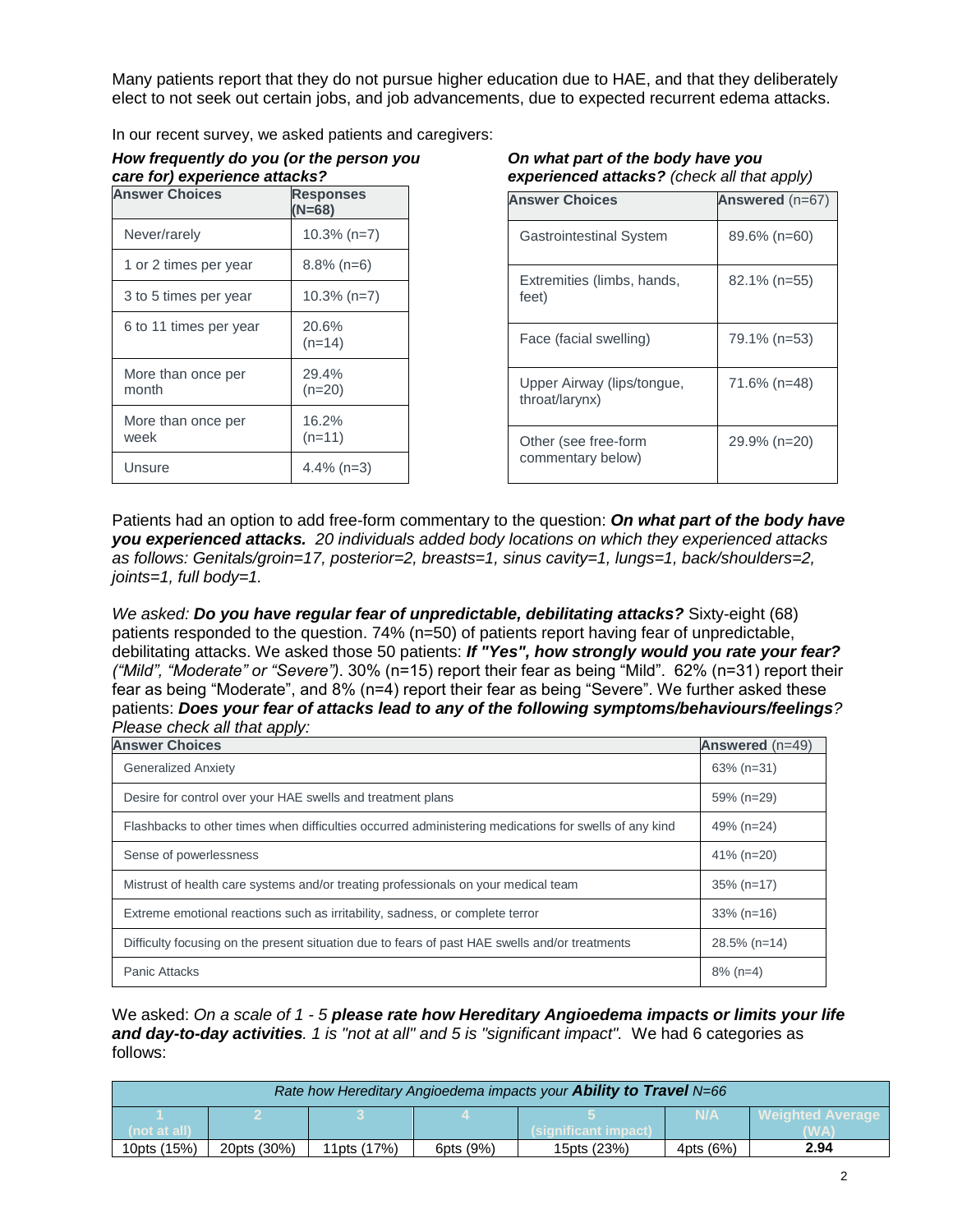| Rate how Hereditary Angioedema impacts your <b>Ability to Exercise</b> N=66 |             |            |             |                       |            |                         |  |  |
|-----------------------------------------------------------------------------|-------------|------------|-------------|-----------------------|------------|-------------------------|--|--|
|                                                                             |             |            |             |                       | <b>N/A</b> | <b>Neighted Average</b> |  |  |
| (not at all)                                                                |             |            |             | (significant impact). |            |                         |  |  |
| 18pts (27%)                                                                 | 13pts (20%) | 9pts (14%) | 11pts (17%) | 13pts (20%)           | 2pts (3%)  | 2.81                    |  |  |

| Rate how Hereditary Angioedema impacts your <b>Ability to Work</b> N=66 |             |             |            |                     |           |                         |  |  |
|-------------------------------------------------------------------------|-------------|-------------|------------|---------------------|-----------|-------------------------|--|--|
|                                                                         |             |             |            |                     | N/A       | <b>Weighted Average</b> |  |  |
| (not at all)                                                            |             |             |            | significant impact) |           | WA)                     |  |  |
| 14pts (21%)                                                             | 16pts (24%) | 10pts (15%) | 8pts (12%) | 12pts (18%)         | 6pts (9%) | 2.80                    |  |  |

| Rate how Hereditary Angioedema impacts your Financial Situation N=66 |             |             |            |                      |           |                    |  |  |
|----------------------------------------------------------------------|-------------|-------------|------------|----------------------|-----------|--------------------|--|--|
|                                                                      |             |             |            |                      | N/A       | l Weighted Average |  |  |
| (not at all)                                                         |             |             |            | (significant impact) |           |                    |  |  |
| 26pts (39%)                                                          | 16pts (24%) | 3pts (4.5%) | 9pts (14%) | 8pts (12%)           | 4pts (6%) | 2.31               |  |  |

| Rate how Hereditary Angioedema impacts your Ability to spend time with family and friends N=66 |             |             |           |                      |            |                           |  |  |
|------------------------------------------------------------------------------------------------|-------------|-------------|-----------|----------------------|------------|---------------------------|--|--|
|                                                                                                |             |             |           |                      | <b>N/A</b> | <b>I</b> Weighted Average |  |  |
| (not at all)                                                                                   |             |             |           | (significant impact) |            | WA.                       |  |  |
| 23pts (35%)                                                                                    | 18pts (27%) | 14pts (21%) | 6pts (9%) | 4pts (6%)            | 1pt (1.5%) | 2.23                      |  |  |

| Rate how Hereditary Angioedema impacts your Ability to Conduct Household Chores N=66 |             |             |           |                     |           |                           |  |  |
|--------------------------------------------------------------------------------------|-------------|-------------|-----------|---------------------|-----------|---------------------------|--|--|
|                                                                                      |             |             |           |                     | N/A       | <b>Neighted Average 1</b> |  |  |
| (not at all)                                                                         |             |             |           | significant impact) |           |                           |  |  |
| 24pts (36%)                                                                          | 18pts (27%) | 12pts (18%) | 5pts (8%) | 5pts (8%)           | 2pts (3%) | 2.20                      |  |  |

Patients had an option to add free-form commentary to the question re: **impacts on day-to-day activities**. These are a selection of their comments:

*-"… From the ages of 20-50 I had attacks weekly and it did affect my life adversely. A preventative medicine would have been fantastic when I was younger*."

*-"For the last 3 years I have been given C1 Esteres 1500 injections by a health nurse, weekly. This has made a huge difference to me. There is rarely a flare up since this method has taken place. Prior to this I would have a flare up at least every 3 days."* 6/7/2019 11:17 AM

*-"The veil of anxiety coloured my life every day."*. 6/6/2019 2:31 PM

We asked: *How has hereditary angioedema affected you psychologically/emotionally?* Patients said:

*"I nearly died from a laryngeal HAE attack which has profoundly changed all levels of my life"*

-"*when i was undiagnosed I experienced a lot of pain (abdominal attacks) and with no diagnosis -- no one believed me"* 

- *-"depending on the location of the attack I have not wanted to go out in public*"
- *-"Unrelenting source of stress."*
- *-"Chronic anxiety over the unpredictability of this disease."*
- -"*Depression, anxiety, feature of future attacks, embarrassment and shame"*

#### We asked: *How has hereditary angioedema impacted you financially? (n=65)*

*61.54% (n=40) reported HAE caused them to miss time at work or be less productive at work* 

*21.54% (n=14) reported HAE required them to spend out-of-pocket for medical care* 

*9.23% (n=6) reported that HAE has prevented them from securing a job*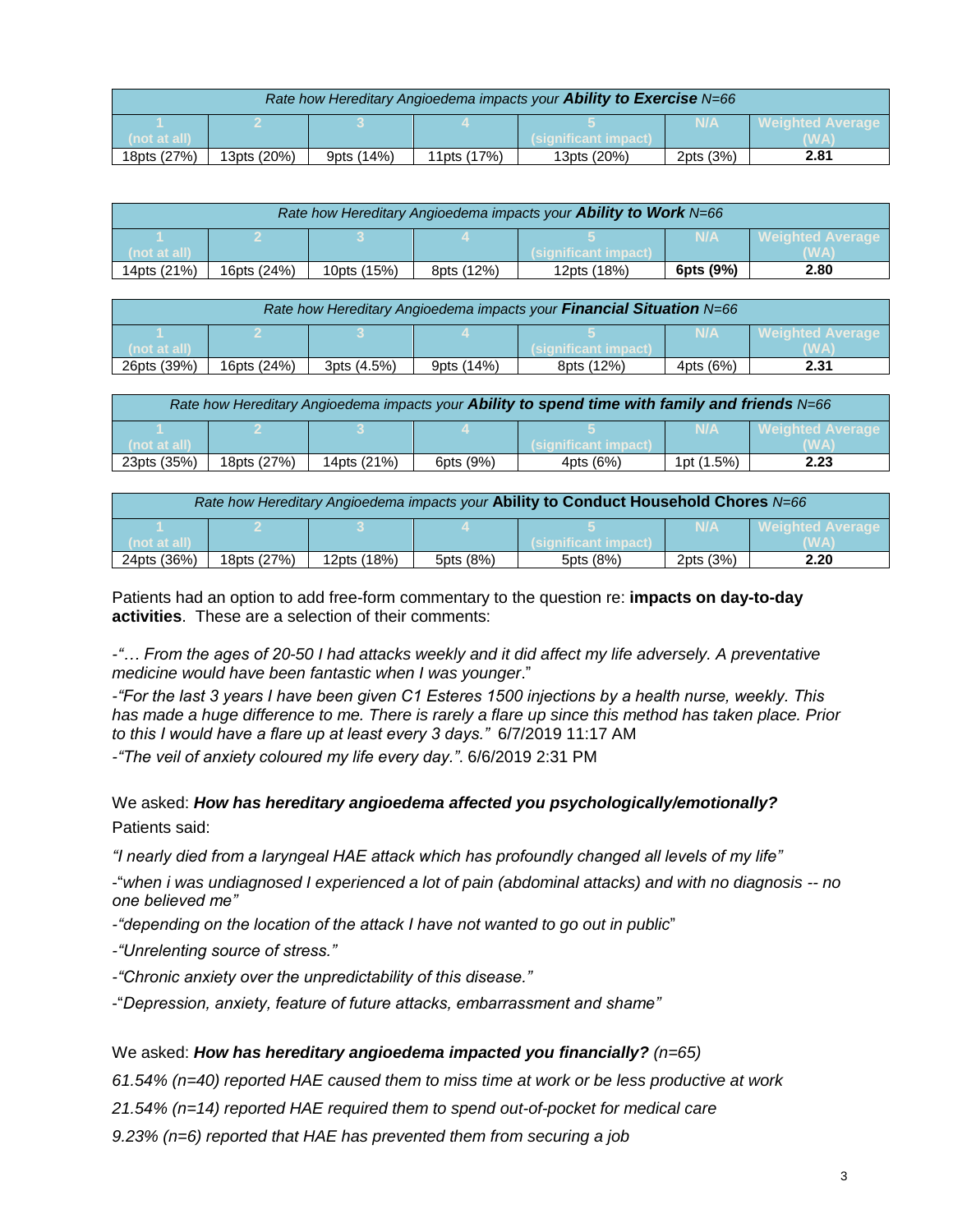*6.15% (n=4) reported hereditary angioedema has impeded their ability to advance in the workplace* 

Some patients expounded:

*-"Reluctant to advance further due to fear of additional work stressors having a negative impact on my health"*

- -*"Retired now but it was very challenging to meet the demands of work before I stopped."*
- *-"My inability to pay for the medication while being a student has left me on welfare"*
- *-"Caused me to be absent from my job"*

**Conclusion:** The impact of Hereditary angioedema (HAE) goes well beyond its immediate debilitating and life-threatening manifestations. The majority of our recently surveyed patients/caregivers report having regular fear of unpredictable attacks. These patients experience generalized anxiety and stress along with many other emotional and cognitive impacts. HAE also interferes with patients' daily activities, with the disease having substantial negative impact on many patient's ability to work, travel, exercise, do household chores, and socialize with family and friends. HAE inhibits many patients' ability to pursue higher education or job advancements, and negatively affects their personal finances due to sub-optimal employment, interference with employment and costs due to treatment for HAE.

#### **4. Experiences With Currently Available Treatments**

Recognizing the burden to patients associated with HAE, including the ever present risk of experiencing a life-threatening laryngeal attack, improved preventative treatments are urgently needed. Further, IV treatments have the effect of requiring patients to expend much time traveling to treatment, and undergoing treatment; especially if they have difficulty doing home infusions. In medical literature, it is stated that despite significant safety measures, there remains the risk of infectious agent transmission with C1-INH inhibitors that are derived from human plasma. Many patients experience, or worry about damage to their veins. Drugs that are for the treatment of acute HAE attacks - that require venous access - pose a serious problem to patients as their ability to precisely and safely self-administer the drug is naturally compromised by the fact that they are having an attack. Some self-administration products require several intricate steps for reconstitution and administration that are challenging to perform during the onset of an attack. These therapies can be particularly unmanageable if a patient is traveling, or in a work environment that hinders the ability to prepare and administer an IV treatment. These barriers amount to amplified risk, and consequently increased fear and anxiety among HAE patients – severely compromising their quality-of-life. HAE patients urgently require improved prophylactic treatments, such as those injected subcutaneously, and therefore easier to administer at home. Patients would also benefit from treatments that have a more convenient and less frequent dosing regimen.

We asked: *What therapies other than lanadelumab (Takhzyro) have you used to treat your Hereditary Angioedema?* 59 patients told us what therapies that have used. 50 (85%) patients have used Berinert, 33 (60%) patients have used Firazyr, 8 (14%) patients have used Cinryze, 3 (5%) have used Haegarda.

We asked: *Please rate on a scale of 1 – 5 how important it was for you and your physician to be able to make a choice of drug(s) based upon each different drug's known side effects? 1 is "not important" and 5 is "very important".*

| how important to be able to make a choice of drug(s) based upon each different drug's known side effects?<br>(n=56) |              |             |             |                  |            |                    |  |
|---------------------------------------------------------------------------------------------------------------------|--------------|-------------|-------------|------------------|------------|--------------------|--|
|                                                                                                                     |              |             |             |                  | N/A        | <b>Weighted</b>    |  |
| (not important)                                                                                                     |              |             |             | (Very important) |            | <b>Average (WA</b> |  |
| 2pts (3.5%)                                                                                                         | Opts $(0\%)$ | 2pts (3.5%) | 3pts (5.4%) | 43pts (77%)      | 6pts (21%) | 4.70               |  |

We asked: *Have you and/or your physician made a choice of drug(s) based on mode of delivery (i.e. IV, subcutaneous etc.)?* 30pts (52%) had made a choice of drug based on mode of delivery, and 28pts (48%) did not. Patients had an option to add free-form commentary to the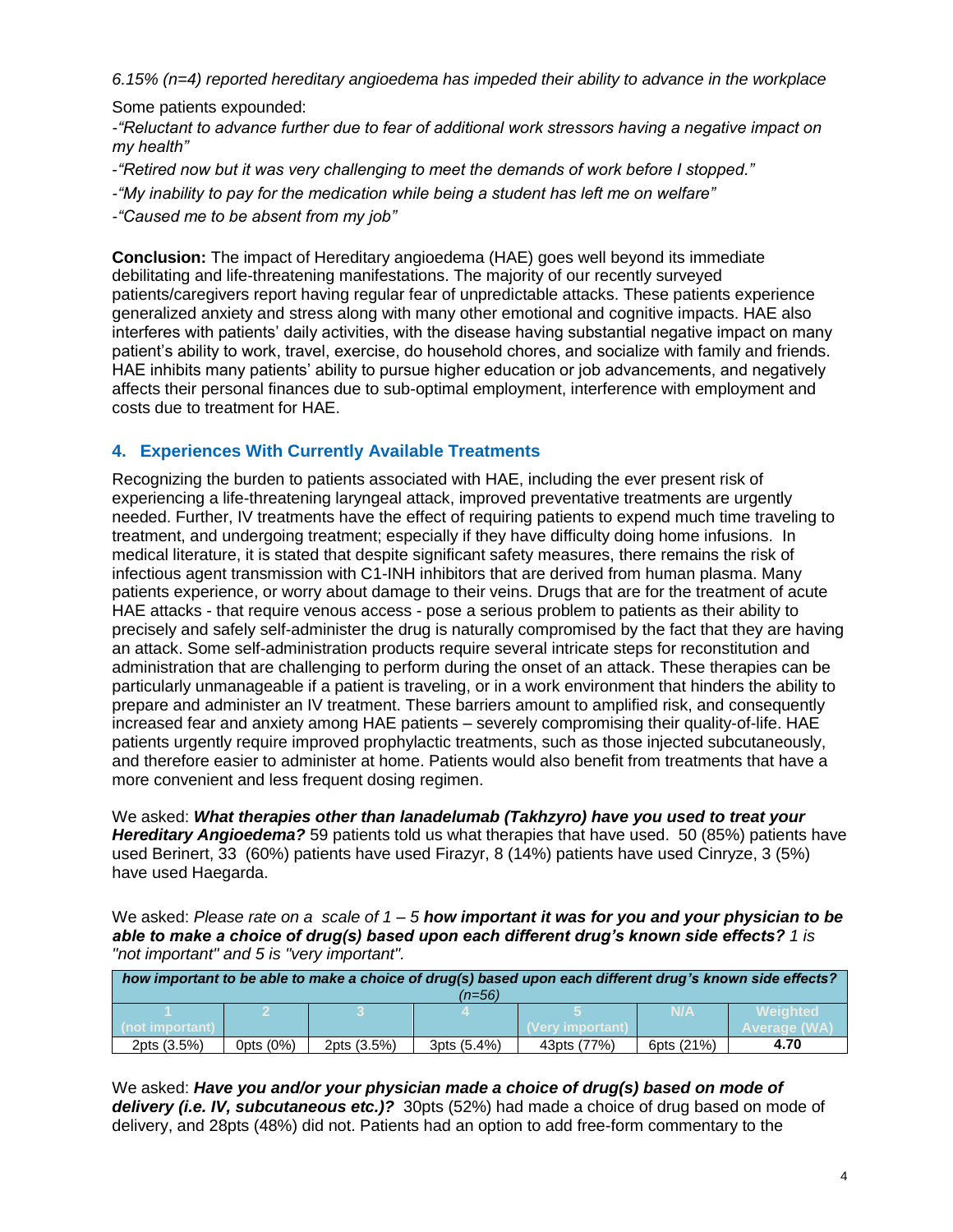question re: choice based on side effects. From these comments, it is evident that a sizeable number either had no choice, or were not aware there was a choice. Select comments:

*-"There is no choice as of now. If i had a choice I would choose a sub-Q option 100%"*

*-"still waiting for subcutaneous rather than doing an iv twice a week."*

*-"...Administering this IV at home was impossible without assistance so it required attendance at the emergency department. …. subcutaneous injection is easy to administer. Lanadelumab has dramatically reduced my attack frequency and is also easy to administer."*

*-"Because of very poor veins and IV drugs going interstitial - we decided that I participate in a Subcutaneous drug trial which i am doing now."*

*-"At first it was IV but my veins could not take it anymore. I had too change for subcutaneous. I have to give myself the treatment more often."*

*-"Would like subcutaneous treatment will discuss with Dr at next visit"*

*-"Giving IVs to yourself can be difficult without any assist and I don't want to hurt my veins for future use."*

We asked: *Have you and/or your physician experienced any challenges or hardships in accessing therapy for your Hereditary Angioedema? (These may be related to cost, length of wait time, distance to travel)*. Fifty-nine (59) pts responded to the question. 18pts (30.5%) reported having challenges in accessing therapy, and 41pts (69.5%) did not. Patients had an option to add free-form commentary to the question re: challenges accessing therapy. Select comments:

*-"Length of wait time to get diagnosis (63 years)!!!"*

*-"travel time is 45 minutes to a hospital"* 

*-"Drug shortages"*

*-"Long hospital wait times before in home therapy"*

*-"cost is unbearable and wait time can sometimes be lengthy*" *-"Costs as I'm currently a student and the* 

*medication will only be covered under Ontario works insurance"*

**Conclusion:** Many patients find the treatment schedule for current treatments to be onerous, and disrupting. They also find administering IV treatments at home to be difficult and uncomfortable with some patients reporting damage to their veins, or concern about damage to their veins after years of treatment.

#### **5. Improved Outcomes**

Patients continue to seek treatments that better control attacks while offering greater convenience and ease of use. Treatments that eliminate or substantially reduce attacks compared to existing treatments are of critical importance to patients as each edema attack can be severely debilitating and in many cases life-threatening. Greater control of attacks would also ameliorate the ever present anxiety and fear many patients experience due to unpredictable attacks, and reduce the negative impact on a patient's ability to work, pursue education, travel, exercise, do household chores, and socialize with family and friends.

We asked: *If you were to consider taking a new therapy for your hereditary angioedema please rate the following on a scale of 1 - 5. 1 is "not important" and 5 is "extremely important"***.** We had 5 categories as follows:

| Improved management/reduction in attacks of edema (swelling) n=57                                        |            |              |              |                       |           |                                        |  |
|----------------------------------------------------------------------------------------------------------|------------|--------------|--------------|-----------------------|-----------|----------------------------------------|--|
| (not important)                                                                                          |            |              |              | (extremely important) | N/A       | <b>Weighted</b><br><b>Average (WA)</b> |  |
| 1pt (1.75%)                                                                                              | Opts (0%)  | 2pts (3.5%)  | 7pts (12.3%) | 47pts (82.5%)         | 0pts (0%) | 4.74                                   |  |
| No direct cost to user/patient $n=58$                                                                    |            |              |              |                       |           |                                        |  |
|                                                                                                          | N/A        |              |              |                       |           | <b>Weighted Average</b>                |  |
| (not important)                                                                                          |            |              |              | (extremely important) |           | (WA)                                   |  |
| 2pts (3.5%)                                                                                              | 1pt (1.7%) | 1pt $(1.7%)$ | 2pts (3.5%)  | 52pts (90%)           | Opt (0%)  | 4.74                                   |  |
| Option to administer prophylactically before known triggers (eg. traveling, dental procedures etc.) n=56 |            |              |              |                       |           |                                        |  |
| (not important)                                                                                          |            |              |              | (extremely important) | N/A       | <b>Weighted</b><br><b>Average (WA)</b> |  |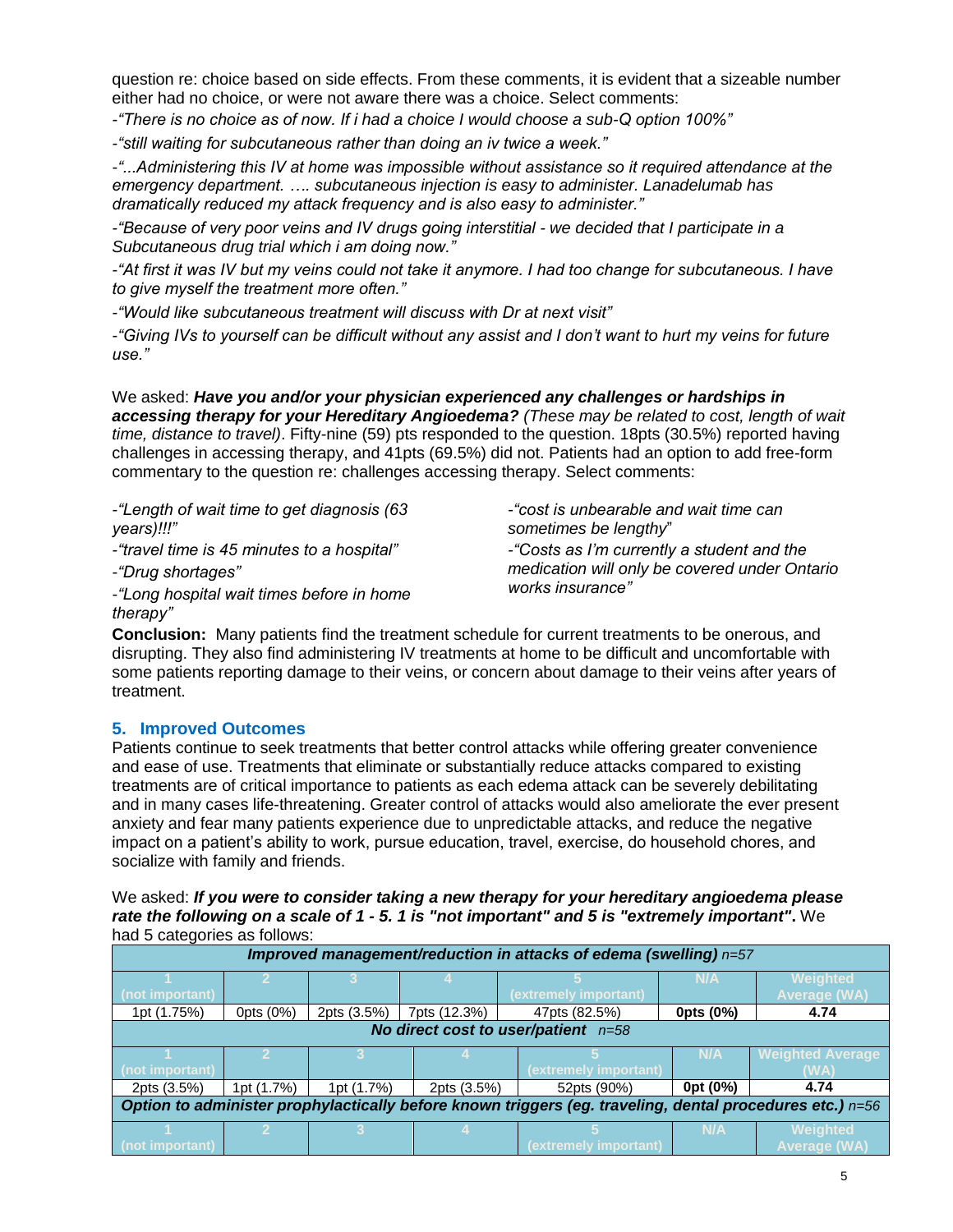| 1pt (1.8%)                                                     | 1pt (1.8%)  | 2pts (3.6%) | 7pts (12.5%) | 44pts (78.6%)         | 1pt (1.8%)  | 4.67                |  |
|----------------------------------------------------------------|-------------|-------------|--------------|-----------------------|-------------|---------------------|--|
| Easier mode of delivery as a subcutaneous option (vs. IV) n=58 |             |             |              |                       |             |                     |  |
| <b>Weighted</b><br>N/A                                         |             |             |              |                       |             |                     |  |
| (not important)                                                |             |             |              | (extremely important) |             | <b>Average (WA)</b> |  |
| 2pts (3.5%)                                                    | 1pt (1.7%)  | 3pts (5%)   | 7pts (12%)   | 44pts (76%)           | 1pts (1.7%) | 4.58                |  |
| A more convenient dosing interval/less frequent dosing n=58    |             |             |              |                       |             |                     |  |
|                                                                |             |             |              |                       | N/A         | <b>Weighted</b>     |  |
| (not important)                                                |             |             |              | (extremely important) |             | <b>Average (WA)</b> |  |
| 5pts (8.6%)                                                    | 2pts (3.5%) | 5pts (8.6%) | 8pts (13.8%) | 38pts (65.5%)         | 0pts (0%)   | 4.24                |  |

**Conclusion:** Of critical importance to patients are therapies with improved efficacy in preventing attacks. Additionally patients are seeking treatments that provide an easier mode of delivery (vs IV), have no direct cost to the patients, can be administered prophylactically before known triggers such as traveling or dental procedures, and have fewer side effects.

#### **6. Experience With Drug Under Review**

A total of 8 survey respondents indicated that they had used (or are using) lanadelumab (Takhzyro) to treat their hereditary angioedema. Follow-up telephone interviews were conducted with four (4) of these patients. The following data and data interpretation is based on the survey results and inperson interviews with these patients.

We asked patients who have reported experience with Lanadelumab: *How long have you been on Lanadelumab (Takhzyro)?* Two patients have been on treatment for 1-6 months, and 6 patients have been on treatment for more than 2 years, and accessed lanadelumab through a clinical trial.

#### We asked: *Based on personal experience with lanadelumab, how would you rate its effectiveness in prevention of attacks of hereditary angioedema? 1 is "not effective" and 5 is "extremely effective".*

| How would you rate Takhzyro's effectiveness in prevention of attacks of hereditary angioedema? $n=8$ |          |             |             |                        |          |                           |  |
|------------------------------------------------------------------------------------------------------|----------|-------------|-------------|------------------------|----------|---------------------------|--|
|                                                                                                      |          |             |             |                        | N/A      | <b>I</b> Weighted Average |  |
| (not effective)                                                                                      |          |             |             | (extremely ettective). |          | <b>WA</b>                 |  |
| Opt (0%)                                                                                             | Opt (0%) | 1pt (12.5%) | 1pt (12.5%) | 6pts (75%)             | 0pt (0%) | 4.63                      |  |

We asked: *Based on your personal experience with lanadelumab (Takhzyro), how would you rate its side effects? 1 is "completely intolerable" and 5 is "very tolerable".*

| How would you rate Takhzyro's side effects? $(n=7)$ |          |          |          |                  |           |                          |  |
|-----------------------------------------------------|----------|----------|----------|------------------|-----------|--------------------------|--|
| (completely)<br>intolerable)                        |          |          |          | (very tolerable) | N/A       | Weighted<br>Average (WA) |  |
| 0pt (0%)                                            | Opt (0%) | Opt (0%) | Opt (0%) | 6pts (86%)       | 1pt (14%) | 5.00                     |  |

We asked: *If you did experience side effects that were particularly difficult to tolerate, please describe the side effects and your experience*. No patients reported side effects that were difficult to tolerate.

We asked*: What are the side effects that you have experienced with lanadelumab (Takhzyro)? Rate them on a scale of 1 - 5. 1 is "completely intolerable" and 5 is "very tolerable".* Eight (8) pts answered. We provided six side effects to rate*: Blood clots, Allergic reactions (including hives, chest tightness, wheezing, difficulty breathing, faintness, facial swelling and fast heartbeat), Nausea/vomiting, Increased severity of the pain associated with HAE, Headache, Pain at injection site.* Eight (8) patients experienced "*pain at injection site*" with 6 patients rating it "5-very tolerable" and 2 patients rating it "4" for a weighted average of 4.75. Two patients (2), reported "*headache*", both rating it "5-very tolerable" for a weighted average of 5.0. There was no reported experience with the other listed side effects.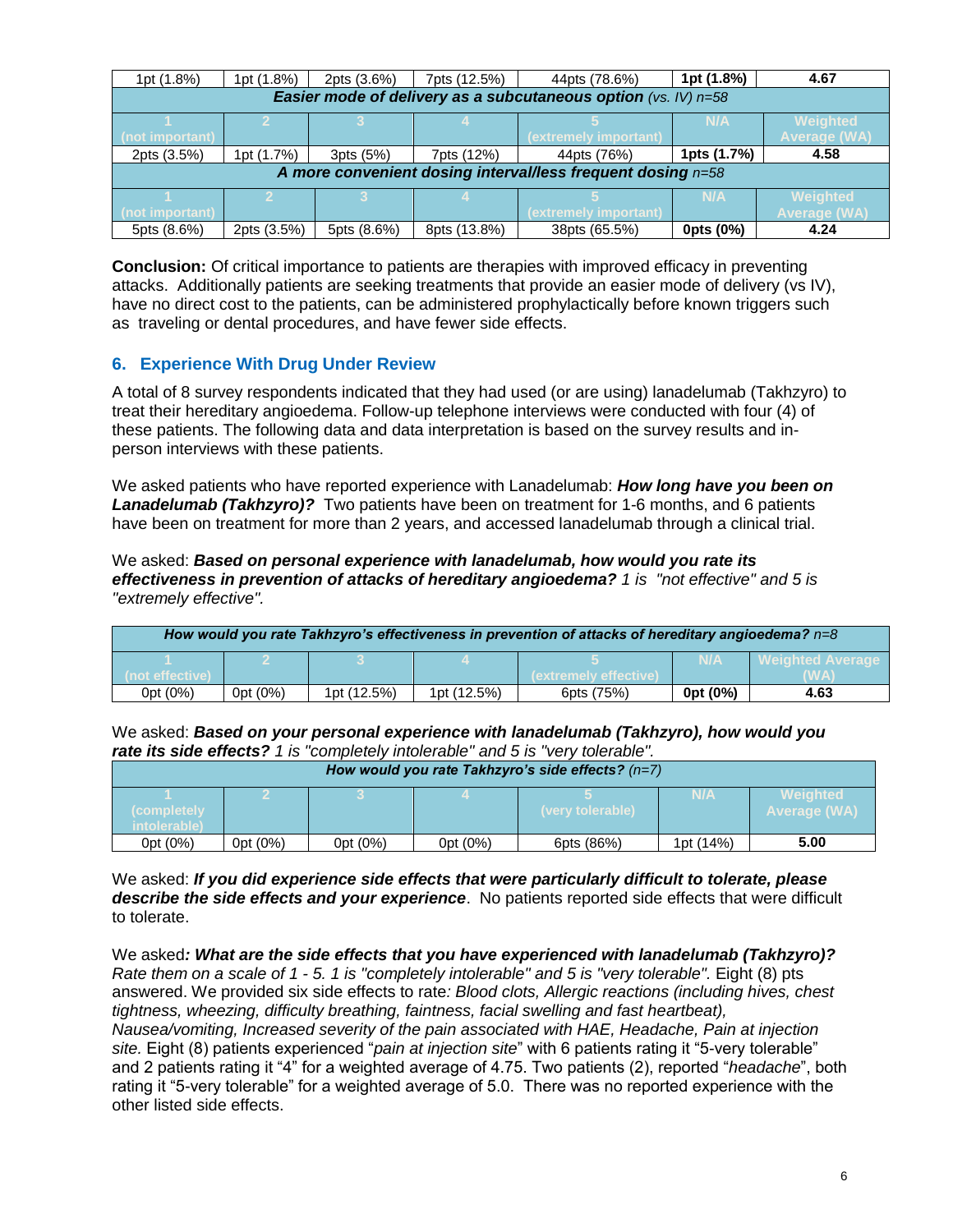We asked: *On a scale of 1-5 how would you rate your quality of life while taking lanadelumab (Takhzyro)? 1 is "low/seriously impacted", and 5 is "high/normal living".*

| how would you rate your quality of life while taking lanadelumab $n=8$ |           |             |             |                         |              |                                           |  |
|------------------------------------------------------------------------|-----------|-------------|-------------|-------------------------|--------------|-------------------------------------------|--|
| ow/seriouslv I<br>impacted)                                            |           |             |             | (high/normal<br>living) | N/A          | <b>Weighted</b><br><b>Average</b><br>(WA) |  |
| Opts (0%)                                                              | Opts (0%) | 1pt (12.5%) | 1pt (12.5%) | 6pts (75%)              | Opts $(0\%)$ | 4.63                                      |  |

We asked: *Is there anything else about lanadelumab (Takhzyro) that you would like us to know and include?*

*-"I would like to stress the effectiveness of this product. It has taken away the stresses of my living with HAE."*

*-"It is the best. I now have a better quality of life since taking this. I can travel freely, as I had a lot of trouble with my veins and had to go to the hospital every week. And now I give my own injection. I absolutely love it."*

*-"This is an extremely effective product. I am very concerned about future access to this very effective product"*

#### We asked: *How has lanadelumab (Takhzyro) changed, or how is it expected to change, your long-term health and well-being?*

*-"Expected to reduce attacks by 92% (?) and has reduced my attacks by 100%."*

*-"I have vein issues so have difficulties with some of the other treatments. I no longer have to go to the emergency room when treating my HAE. It has reduced my stress. I am no longer worried about having attacks because I have not had any since using this product. I am in a job that requires me to be there in person on a daily basis. Now I am able to meet my time commitments without delay.*"

*-"It means not having to go to the hospital every week for a couple of hours*"

*-"I have had no attacks while using this product. I have gone from weekly attacks, requiring treatments, to no attacks while using this treatment."*

#### We asked: *Can you tell us about your story and why access to lanadelumab (Takhzyro) and future therapies are so important to you?*

*-"This drug is a life saver. I am so much happier with my day to day life taking this drug. I feel SO much stress and fear lifted off of my shoulders... I rarely worry about having an attack or worry about not being able to participate or do certain things that would normally cause a swell."*

*-"As I said, I no longer have visits to the ER for treatments. This would take up much of my time. I have a very demanding job in which I need to meet many personal commitments. Many HAE sufferers would benefit greatly from this treatment. It absolutely works. I believe we owe it to the next generation to provide them with this treatment. No more hiding away and suffering. I have not had any throat swells or any other swells since taking this product."*

*-"Other medications were not giving me a full week without having a swell. But with Takhzyro it is one injection every 2 weeks. No side effects, no swelling. It is the best and I feel...... Normal"*

*-"Myself and two of my children have HAE and we are awaiting on test results regarding my very young grandchild. I have not had throat swells yet but one of my children has. This is a life threatening disorder and can be very debilitating. Using Lanadelumab reduces the costs associated with HAE treatments. (Lost work time, emergency room visits and lost productive time). These attacks can be very disfiguring which can be very difficult on young people having attacks."*

**Patient Interviews:** Interviews were conducted with four patients that have experience with lanadelumab. The following are quotes from those patients:

**Quotes from Interview with LA:** *"I used to have one attack every 3 to 4 days. Since starting Takhzyro I have been "Attack Free" (approximately 2 years). My attacks were in various places: Hands, feet, posterior, intestines/internal. These attacks have caused me to lose employment....not*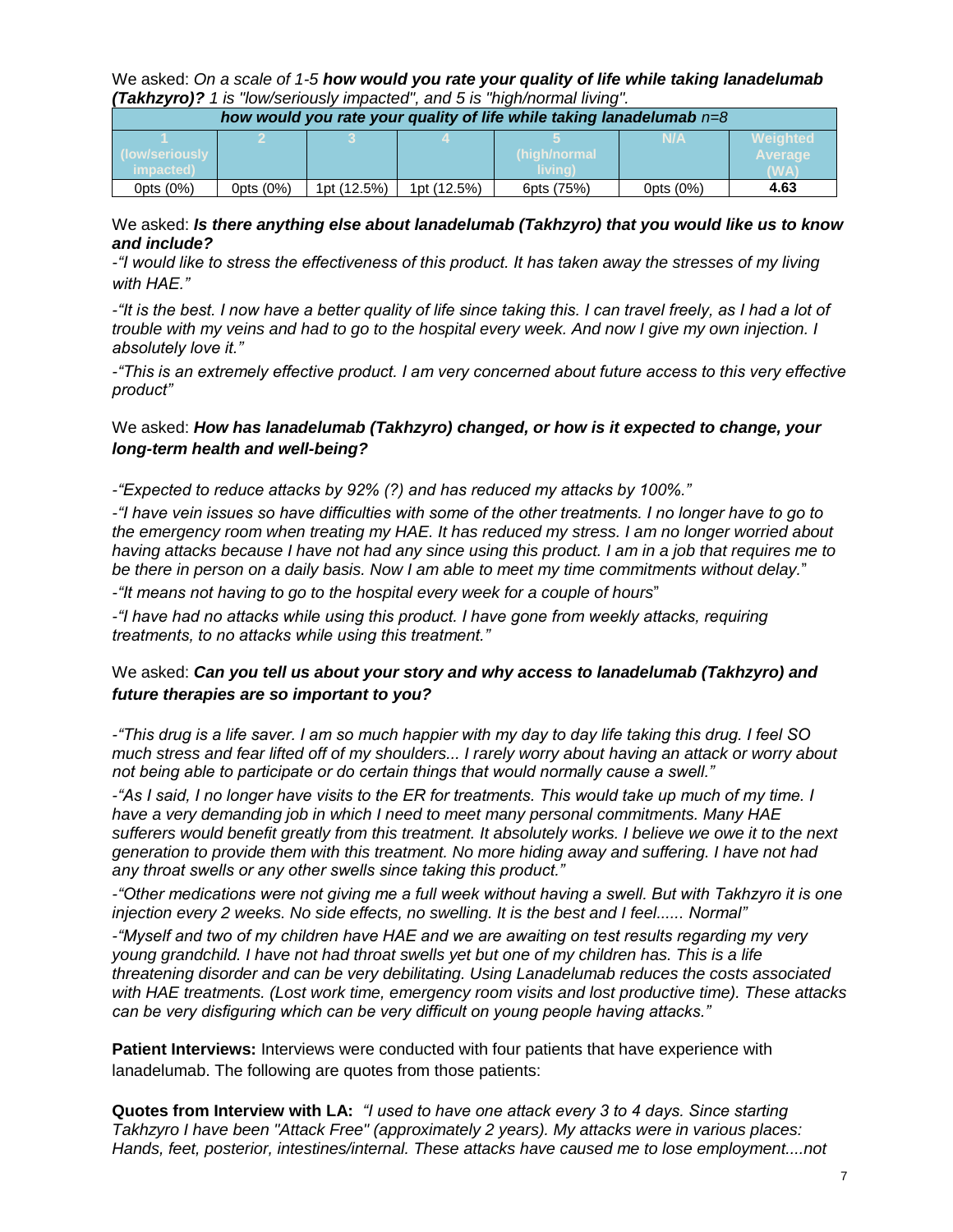*seek employment, and not get hired. When employed, before treatment, these attacks would cause me to not be able to go to work or work efficiently. The stress of work would causes attacks, and the attacks cause stress*."

*"My life has changed dramatically --no more attacks! I finally took a trip to the Caribbean. Traveling has always been a worry. I have never previously gone on a recreational vacation/trip. It simply was not something I could previously consider. I now have (much) less stress in social circumstances. I can plan recreation and visits with little to no worry."*

*"I am not the only one that is sick in my family. I am the only one on this study that has access to Takhzyro (and doing so well). Insurance and coverage are a big concern. This product is life changing."* 

**Quotes from Interview with JD**: (re: Takhzyro) *"It's amazing and truly a miracle. I think everyone in Canada should have the opportunity to use this drug. It has changed my quality of life and significantly decreased my attacks"*

*"I am still having about one attack per month, but when not on any treatment, I have approximately 4 attacks or more per month. I typically have throat swelling or abdominal swelling with nausea and vomiting. As a kid I was sick all the time. I was only diagnosed as young adult. Missed half of school days. In post secondary it was a challenge, missing classes."*

"*We need subQ and oral medications because patients with this disease react/respond differently to different medications. We need choice for patients so they can find the treatment that best treats their disease. IV medications were a miracle, but after long term use, the veins get damaged. With Takhzyro, the dosing schedule is a great thing especially for those with needle hesitancy."* 

**Quotes from Interview with KU:** *"I've been virtually 100% attack free since starting the clinical trial for Takhzyro in June 2016. ….That is truly life altering in a major way."*

*"I do not think of HAE while on this treatment. I am like a person that doesn't have the disease when I am on this medication. I can live my life like anyone else."*

*-Before receiving Takhzyro: - high attack frequency of 20 to 30 episodes annually with about 50% being debilitating abdominal episodes (uncontrolled internal swelling). Pain is excruciating. Cannot eat, cannot drink water. Vomiting is constant. Takes two days at minimum to recover. Even acute treatment of abdominal attacks left me ill and in need of a day or two of recovery time.* 

**Quotes from Interview with KM:** *"The ease of use is important. A highly efficacious treatment. Much improved Quality of Life for me. This is potentially life-saving. My attacks are typically abdominal, but attacks can threaten life...so to be able to prevent the life-threatening manifestations of HAE, this is an important new treatment. My cousin's daughter was in ICU for a couple of weeks because of laryngeal swelling. There is endless suffering that comes with this disease.*"

*"We need to do more to educate health care workers to properly identify and diagnose and treat HAE and to differentiate between Type 1/2 and the allergic form (and all other allergies)."* 

**Conclusion:** HAE patients require a variety of treatment options to address a range of unmet needs including: improvement in prevention of attacks, improvement in the acute management of HAE, and more convenient methods/modalities of self-administration (vs. IV). Different treatment options are vital to ensure patients have options when they are faced with drug shortages, with both oral and injectable treatments; which is currently a reality and potentially will be in the future. Lanadelumab is an extremely important addition to treatment options for HAE, and will greatly improve quality-of-life for many patients**.** Patients with experience with this treatment report better, and in many cases complete, control of attacks. Patients also report greatly improved quality of life afforded through much reduced attack-fearing anxiety, easier mode of treatment administration, and reduced dosing frequency. Lanadelumab is a superior drug treatment that affords patients desperately needed efficacy, while reducing the burden of disease related to treatment modality and frequency.